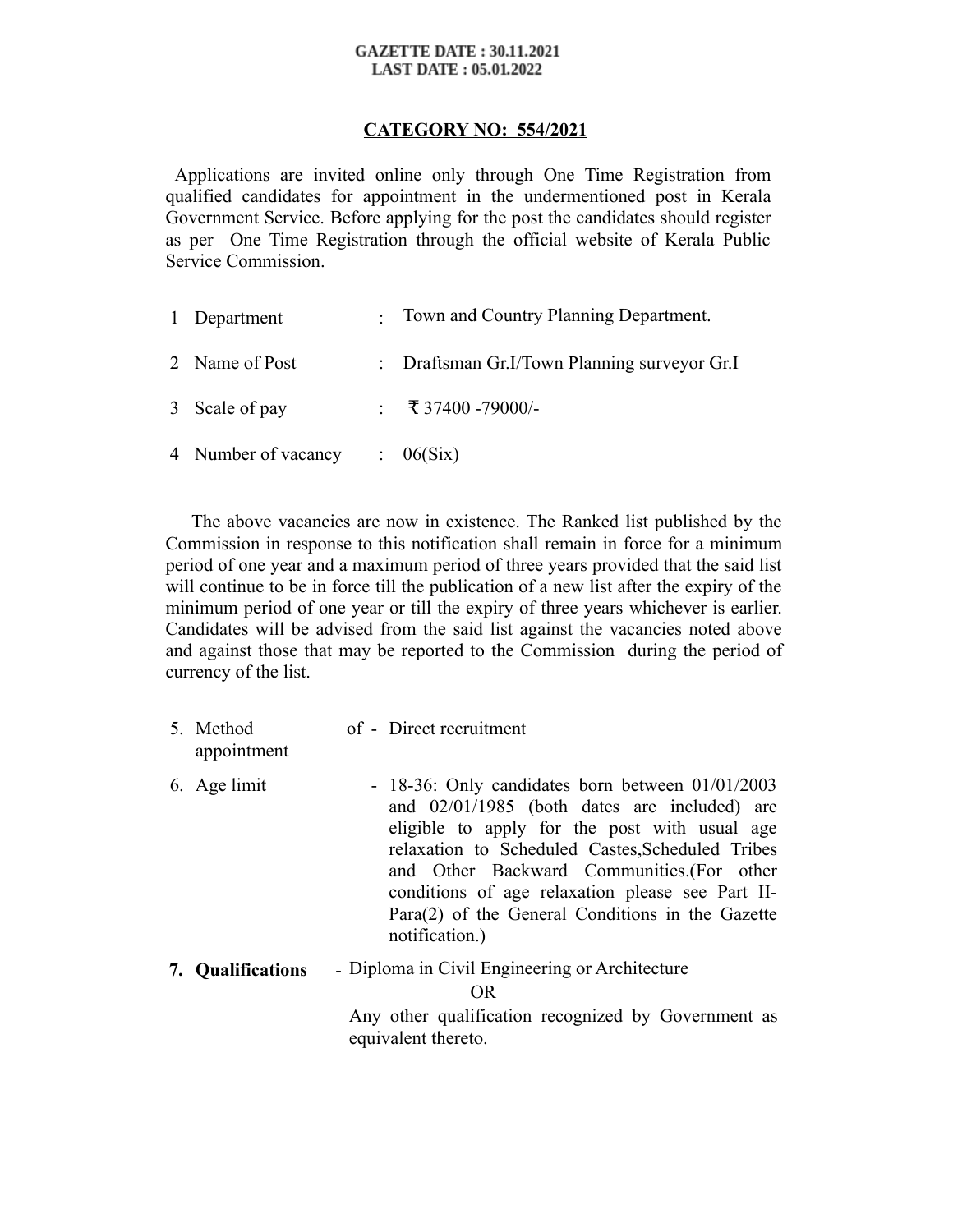#### **Note:**

# **1)Rule 10(a) (ii) of Part II KS &SSR is applicable.**

**2)**Candidates who claim equivalent qualification instead of qualifications mentioned in the notification shall produce the relevant government order/equivalency certificate to prove the equivalency at the time of certificate verification; then only such qualification shall be treated as equivalent to the prescribed qualification.

3).If there is a difference in original Caste/Community claimed in the application and that entered in the SSLC Book ,the candidate shall produce a gazette notification in this regard,along with Non-Creamy Layer Certificate/Community Certificate at the time of certificate verification.

### **Probation**

Every person appointed to this post shall from the date on which he joins duty, be on probation for a period of two years on duty within a continuous period of three years.

# **8. Mode of submitting Application:-**

 **a)** Candidates must register as per ONE TIME REGISTRATION with the official Website of Kerala Public Service Commission [www.keralapsc.gov.in](http://www.keralapsc.gov.in/) before applying for the post. Candidates who have registered can apply by logging in to their profile using their User-ID and password. **Candidates must click on the 'Apply Now' button of the respective posts in the Notification Link to apply for a post. The Photograph uploaded should be one taken after 31.12.2011**. Name of the candidate and the date of photograph taken should be printed legibly at the bottom portion. The photograph once uploaded meeting all requirements shall be valid for 10 years from the date of uploading. There is no change in other instructions regarding the uploading of photographs. No application fee is required. **Candidates shall take a printout of the application by clicking the link My Application in their profile**. All correspondence with the commission regarding the application should be accompanied with the printout of the application. Candidates are responsible for the correctness of the personal information and secrecy of password. Before the final submission of the application on the profile candidates must ensure correctness of the information in their profile. They must quote the User-ID for further communication with the Commission. Application once submitted is received as provisional and the details cannot be deleted or altered after the last date for receipt of applications.. The application will be summarily rejected if noncompliance with the notification is found in due course of processing. Documents to prove qualification, age, Community etc. have to be produced as and when called for. The profile correction made by the candidates themselves or in the office of KPSC on request,after the last date fixed for the receipt of applications will not reflect in the application. Such corrections will come into effect only on the date on which corrections have been made.